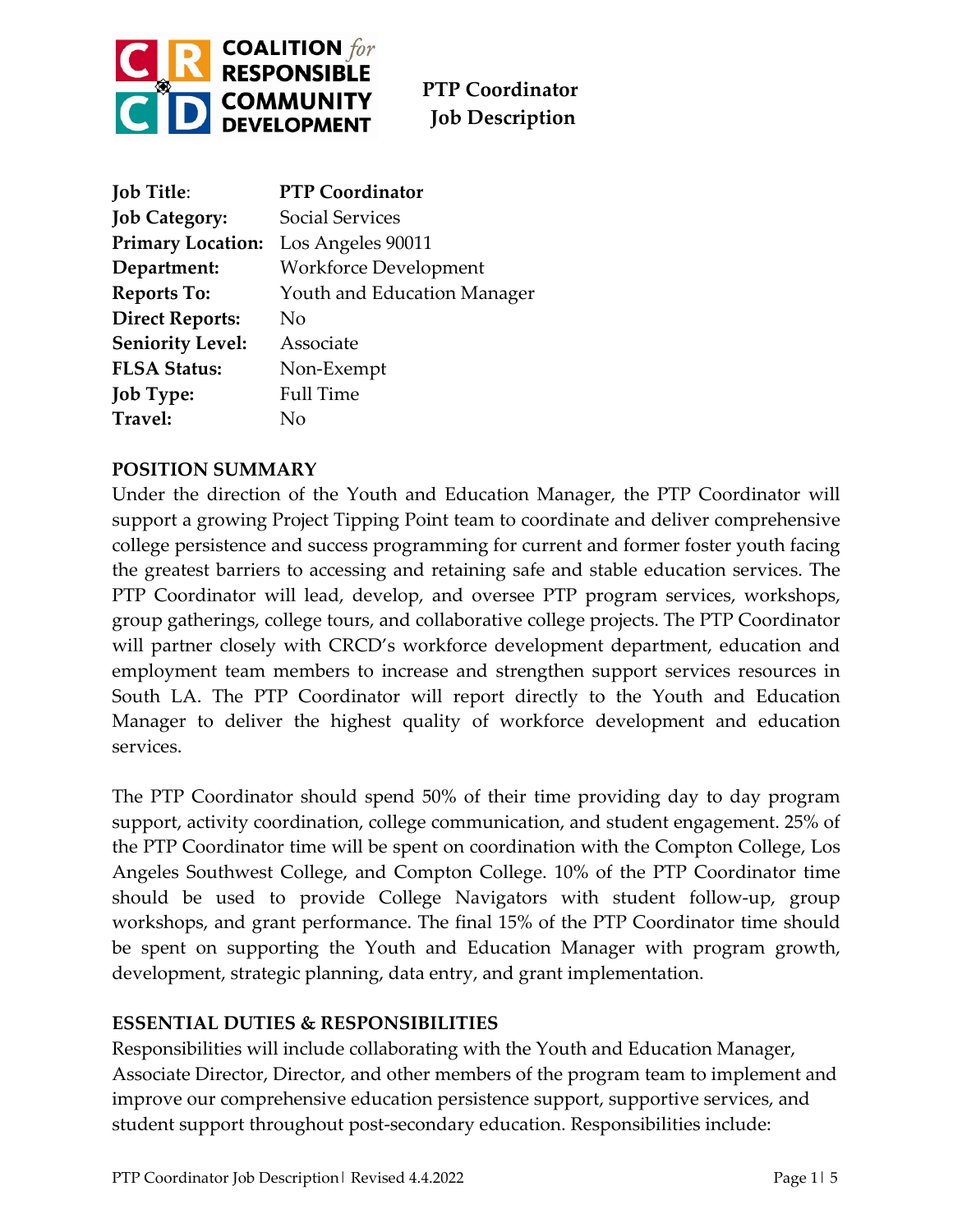

- 1. Develop and implement workplans and support the implementation of policies and procedures to ensure successful program delivery and contract performance.
- 2. Ensure Project Tipping Point (PTP) meets the performance objectives identified our private and government grants and contracts.
- 3. Works alongside the PTP staff, Youth and Education Manager, and LACCD to facilitate access to concurrent and postsecondary training and education services; ensuring students receive assistance with financial aid applications, college and financial aid options, including college entrance exams registration (ACT, FASFA), etc.
- 4. Meet with program students regularly to update on progress, troubleshoot challenges, identify resources & navigate systems (child welfare, financial aid, etc.), & provide crisis/emergency management as needed
- 5. Provide A-Z college readiness and life skills workshops to students during the Bridge phase of the program to prepare them to successfully transition into credit bearing courses
- 6. Develop & facilitate monthly peer support groups & training workshops
- 7. Link students to opportunities to demonstrate leadership skills through civic engagement & mentoring other youth, & provide ongoing coaching
- 8. Input timely & accurate data into our data system Efforts to Outcomes
- 9. Facilitate tours of various career pathway departments at LATTC to expose students to potential pathways in high-growth industry sectors
- 10. Support and coordinate strategic priorities and goals established in CRCD's 5 year strategic plan.
- 11. Work closely with CRCD's Learning & Evaluation Team to monitor data integrity, track progress towards performance targets, and analyze data to inform program design and delivery.
- 12. Ensure data entry and maintenance of program-required data systems are complete, timely, and accurate.
- 13. Define, document, implement, and track program-specific policies, procedures, standards, and metrics across foster youth serving programs.
- 14. Develop and plan strategically for future programmatic and service needs and community partnerships.
- 15. Uphold CRCD's Mission/Vision and 5 Year Strategic Plan.

# **MINIMUM QUALIFICATIONS**

- 1. Bachelor's degree required.
- 2. 2 years of work experience in education, youth services, human services, or related field. 5+ years of work experience, manager level experience, and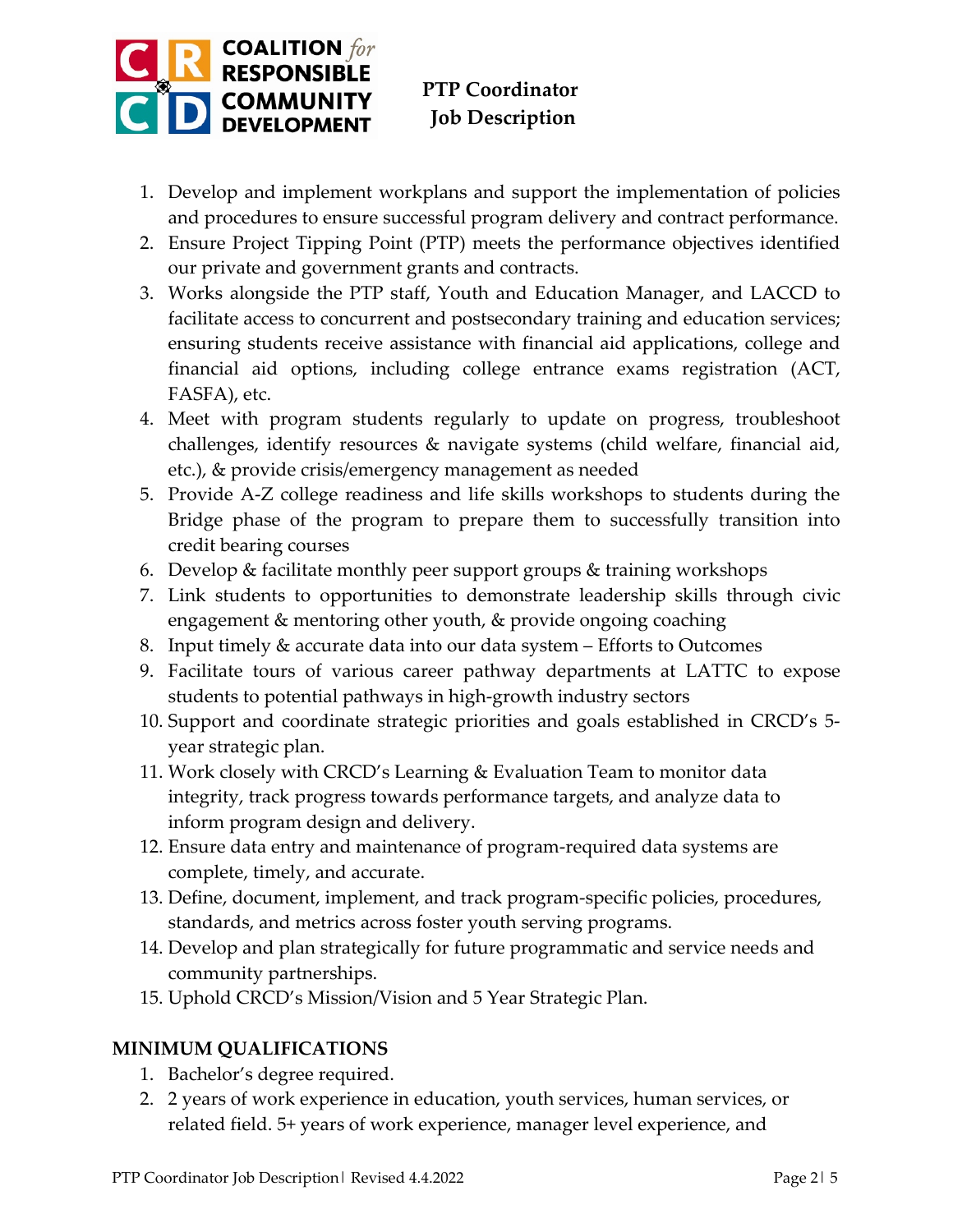

education or workforce experience can be used to substitute the education requirement. An extensive reference check will be required in this scenario.

- 3. Experience working with foster youth.
- 4. Familiarity with DCFS, DPSS, financial aid, housing resources is a plus
- 5. Able to learn quickly and work effectively with a wide range of communities and with minimal supervision.
- 6. Reliable, flexible team player who works well with minimal supervision, who has a good work ethic, and an ability to set and maintain personal boundaries.
- 7. Demonstrated ability to work on multiple projects simultaneously and to meet deadlines.
- 8. A high degree of personal and professional integrity: a strong role model for youth
- 9. Experience developing one-on-one relationships with youth of different backgrounds and abilities
- 10. Comfortable in a fast-paced, changing environment
- 11. Excellent interpersonal, listening, written and verbal communication skills
- 12. Exceptional attention to detail
- 13. An ability to network and build alliances
- 14. Willingness to travel to schools, business, and partner organizations South Los Angeles and the LA region.
- 15. Reliable transportation: valid driver's license, and car insurance as required by law,as appropriate.
- 16. Must display professional and appropriate email etiquette
- 17. Must display the ability to facilitate small and large groups
- 18. Knowledge and experience of Microsoft Office (Excel, Word, Power Point)
- 19. Proficient in reading and writing
- 20. Bilingual in English/Spanish preferred
- 21. Ability to work on weekends.

### **WORK ENVIRONMENT**

- 1. On occasion walk or drive to different local sites throughout the day
- 2. Regularly required to sit, stand, bend, and occasionally lift or carry up to 35 lbs.
- 3. Combination of field and office environment
- 4. May necessitate working in busy and loud environments
- 5. May be exposed to elements like cold, heat, dust, noise, and odor
- 6. May participate in training and staff development that requires local and out of state travel
- 7. Work regularly in a community that is exposed to gang activity, substance use, homelessness, and high unemployment rates.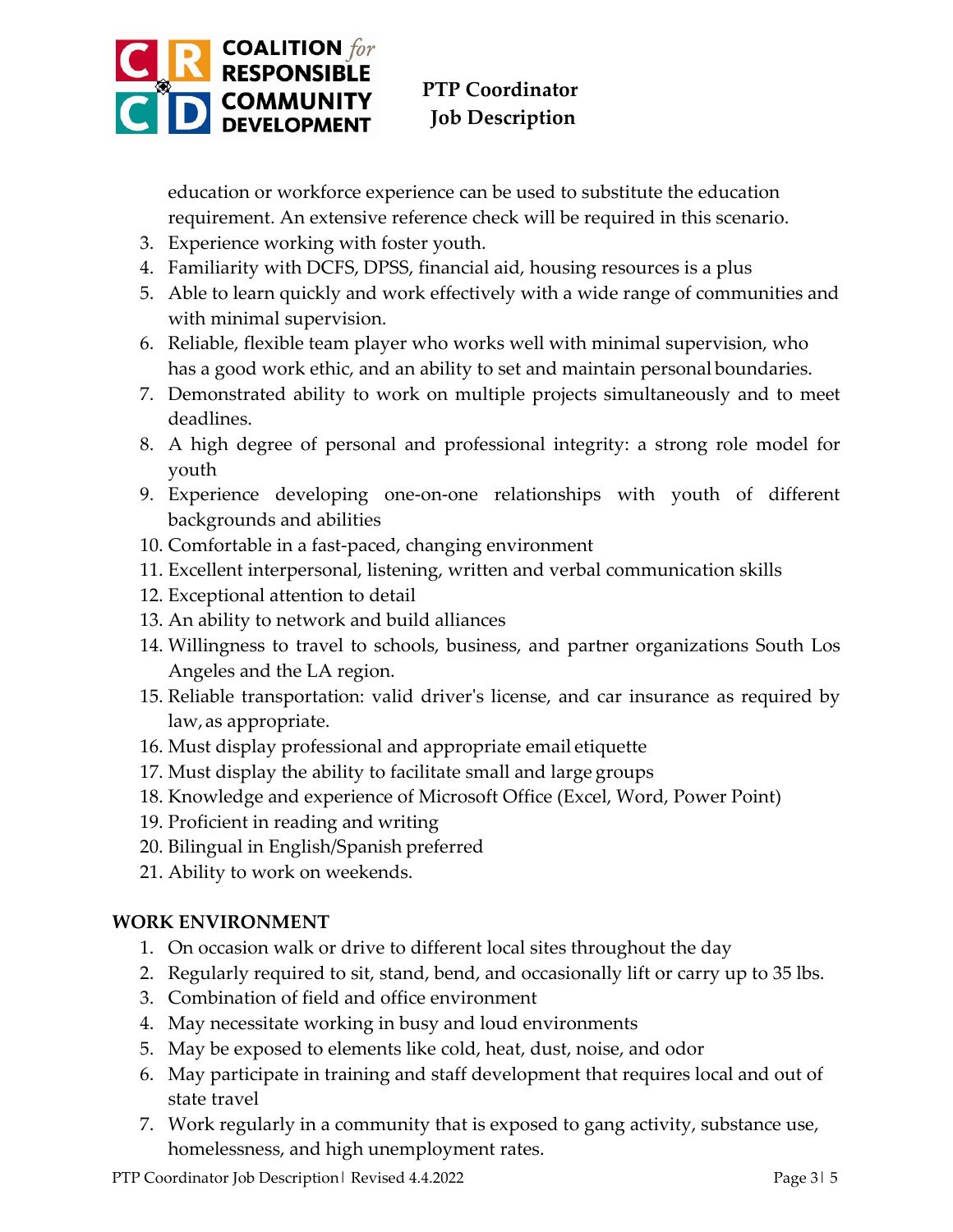

- 8. Must be available on call for emergency crisis situations with the ability to respond after work hours as needed for emergencies.
- 9. This is not a work-from-home position

### **RESPONSIBILITIES COMMON TO ALL AGENCY EMPLOYEES**

- 1. Encompass a "do whatever it takes approach" to serving our community
- 2. Always maintain a safe work environment and confidentiality.
- 3. Be proactive, creative, and flexible in determining, evaluating, researching, and resolving issues.
- 4. Organize and prioritize multiple activities to meet all external and internal deadlines.
- 5. Maintain professional demeanor that reflects positively on the agency.
- 6. Demonstrate respect and courtesy toward others.
- 7. Able to thrive in a work environment emphasizing teamwork and collaboration.
- 8. Respond in a timely manner in all aspects of communication.
- 9. Regular and prompt attendance in the office is required
- 10. Work with limited to minimum supervision.
- 11. *Perform other duties as assigned by your supervisor and or executive team.*

#### **BENEFITS**

- Dental, Vision, Medical Benefits: CRCD is in the top 10% for excellent employee benefits for non-profit organizations. CRCD offers 80% employee paid and 60% dependent paid medical
- 401K eligibility to participate from day one and up to 3% matching after one year
- Flexible Spending Account (FSA)
- Short-Term & Long-Term Disability, Accident, and Hospital Indemnity
- Whole Life Insurance, College Funding Plans/529 Savings Plan from Principal
- Pet insurance, Legal/ID Theft
- Generous work/life balance
- 13 Paid Holidays

CRCD is a mandatory vaccination employer for COVID-19 and its variants. COVID-19 vaccination is mandatory for employment. As such, all CRCD employees must be fully vaccinated against COVID-19, including new hires. All new hires must provide proof of vaccination on or before their start date; alternatively, new hires may request a medical or religious exemption on or before their start date. If a new hire requires a medical or religious exemption, CRCD will engage in the interactive process with the new hire; a new hire cannot begin working for CRCD until the medical or religious exemption application has been approved. Similarly, if a new hire is not yet vaccinated, CRCD will delay the start date until the new hire can provide proof of vaccination or approval of a medical or religious exemption application.

All candidates are subject to a criminal history check and meet CRCD's criteria regarding criminal history and must pass background check conducted by LA County. CRCD is an Equal Opportunity Employer is an equal opportunity employer to all, regardless of age, ancestry, color, disability (mental and physical), exercising the right to family care and medical leave, gender, gender expression, gender identity, genetic information, marital status, medical condition, military or veteran status, national